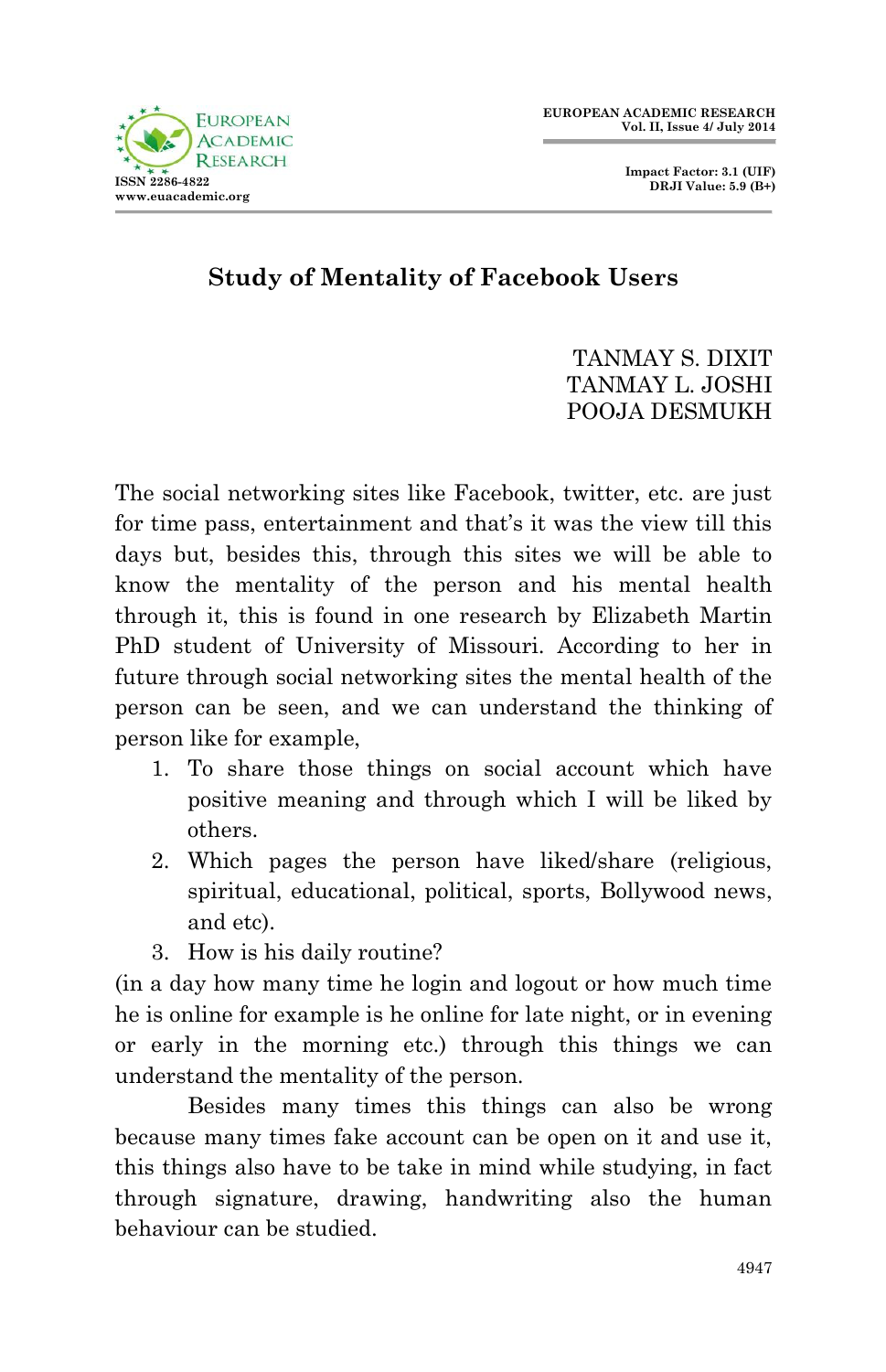- Diseases which can get through internet addiction:
	- 1. Skin diseases
	- 2. Back pain
	- 3. Hair fall
	- 4. Acidity, blood pressure etc
- Diseases which can occur through constant use of computers:
	- 1. Social networking sites (facebook, twitter, gmail, yahoo, e-mails) are the medium through which anyone can share the virtual life of the person or can interfere in it for any reason.
	- 2. It is been expected by the person that, the photo or the page which he or she have been upload should get likes, comments on it, and if it doesn't happen such then person can feel that no one likes him or her and that person get depression. Also that person can feel like:
		- Absentmindedness
		- Depression
		- Problem in concentrating
		- Problems in relations

To avoid this problems:

- 1. Don't sit in front of computer for longer period
- 2. Get up after every 20 min and wash your eyes
- 3. Without foot wares walk on lawn every morning
- 4. Exercise everyday
- 5. If anyone calls you while working on computer the give first preference to that person
- 6. Give the games to children which would motivate them nor the games which can make their behaviour more aggressive

Dealing with the today's world the use of internet access and social networking sites have no other option, but while using